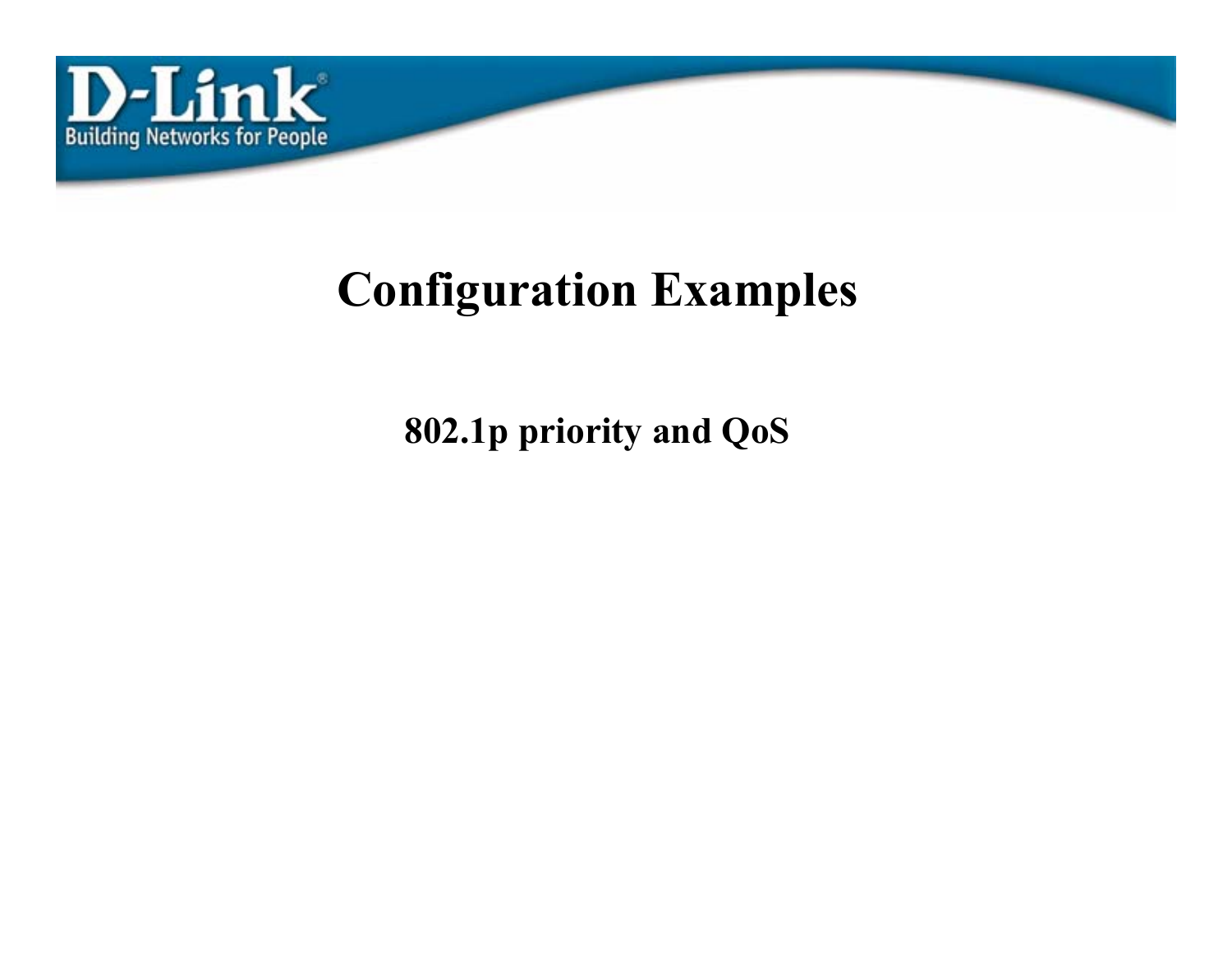

### 802.1p/1q Tagging summary

#### **Ingress (incoming frame):**

- • If receiving **untagged** frame, add the tag into this frame with VID=PVID and priority= 802.1p default priority
- If receiving **tagged** frame, the VID/priority values are unchanged.

#### **Inside the Switch (all frames are tagged)**

- For VLAN, based on the VID to lookup the VLAN table, and forward frame to member ports of this VLAN.
- For priority, based on the "Class of Service mapping" to process the frame with associated priority Queue.

#### **Egress (outgoing frame):**

- •**Untagged** egress port: Remove the tagging.
- • **Tagged** Egress port: Un-change the tagging, so that the 1p/1q info can be carried to next 802.1p/q aware switch.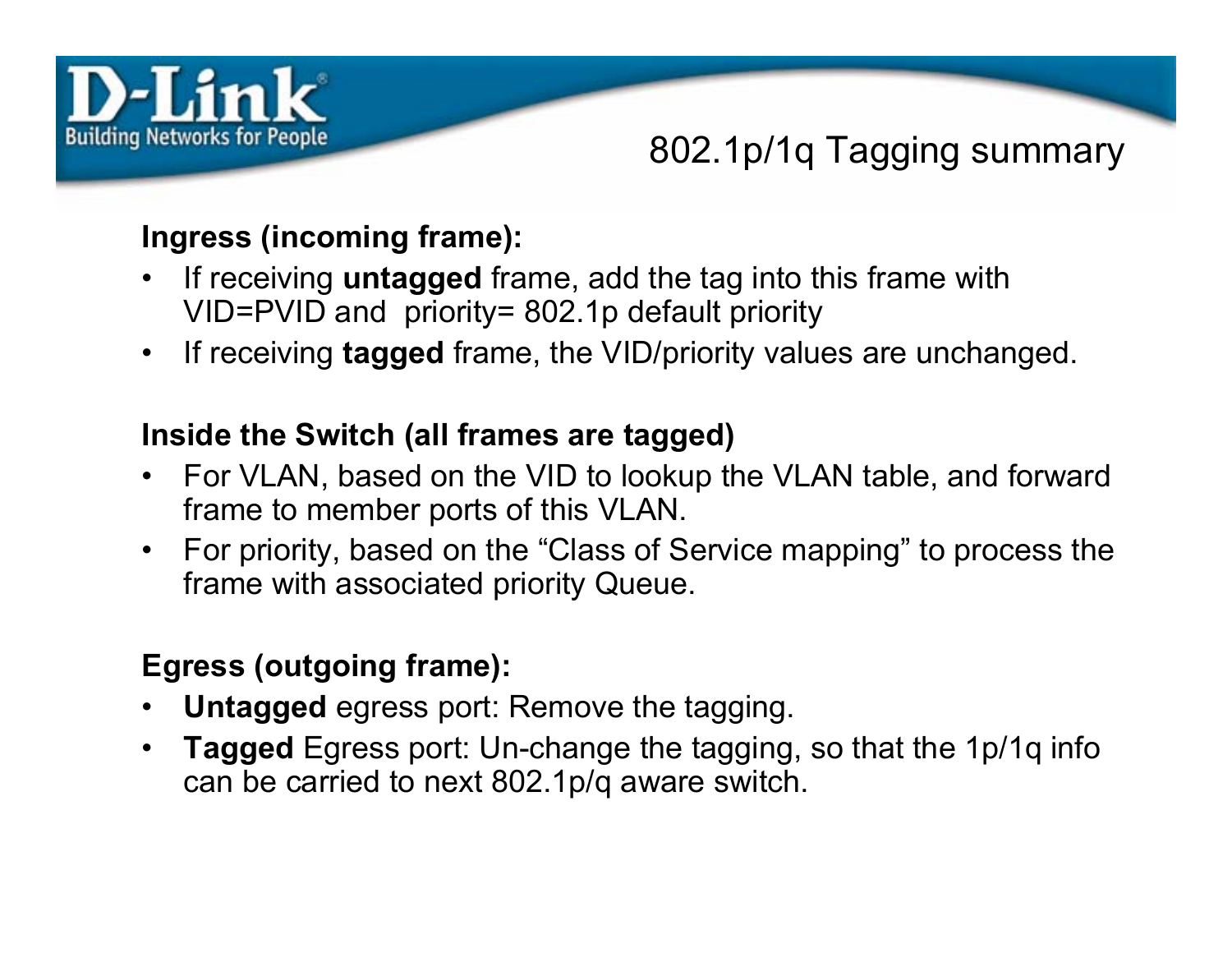

## 802.1p default priority

Used to specify how to tag an incoming packet that has no 802.1p/1q tag. By default, the default priority for each port is 0.

**DGS-3324SR:4# show 802.1p default\_priority Command: show 802.1p default\_priority Port Priority**

| 1:1 | 0 |
|-----|---|
| 1:2 | 0 |
| 1:3 | 0 |

**Example: Change the default priority for ports 1-4 to 7:** 

**config 802.1p default\_priority 1-4 7**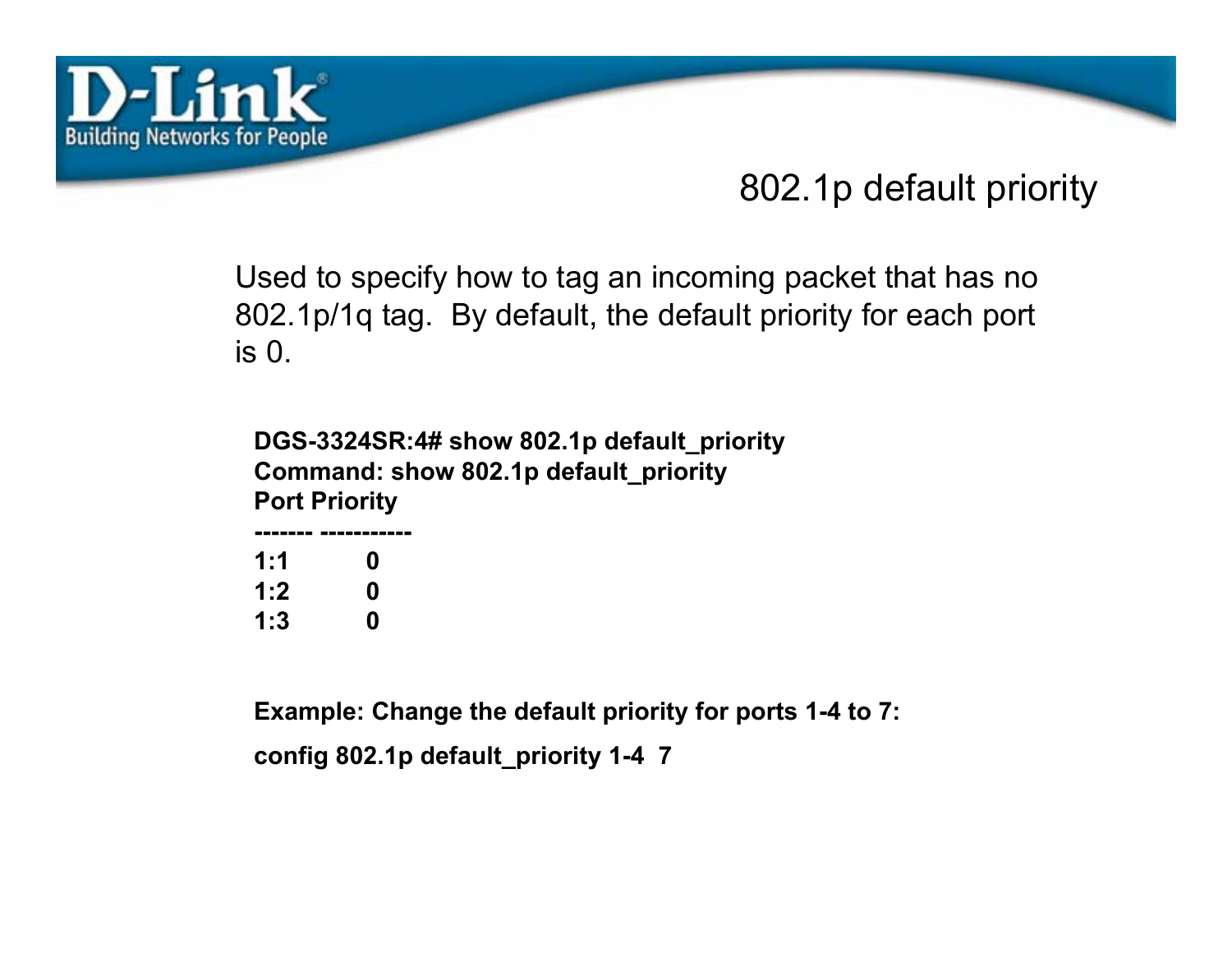

### 802.1p User Priority

Used to map the 802.1p user priority of an incoming packet to one of the hardware queues available on the switch.

Note: 1p=7 usually map to the highest Queue, but 1p=0 is not necessary map to lowest Queue.

The priority of a packet inside the switch is determined by what Queue it is mapped, not 1p value it has.

**DGS-3324SR:4# show 802.1p user\_priority COS Class of TrafficPriority-0 -> <Class-2> Priority-1 -> <Class-0> Priority-2 -> <Class-1> Priority-3 -> <Class-3> Priority-4 -> <Class-4> Priority-5 -> <Class-5> Priority-6 -> <Class-6> Priority-7 -> <Class-6>**

**DES-3526:4# show 802.1p user\_priority COS Class of TrafficPriority-0 -> <Class-1> Priority-1 -> <Class-0> Priority-2 -> <Class-0> Priority-3 -> <Class-1> Priority-4 -> <Class-2> Priority-5 -> <Class-2> Priority-6 -> <Class-3> Priority-7 -> <Class-3>**

**config 802.1p user\_priority <priority 0-7> <class\_id 0-6>**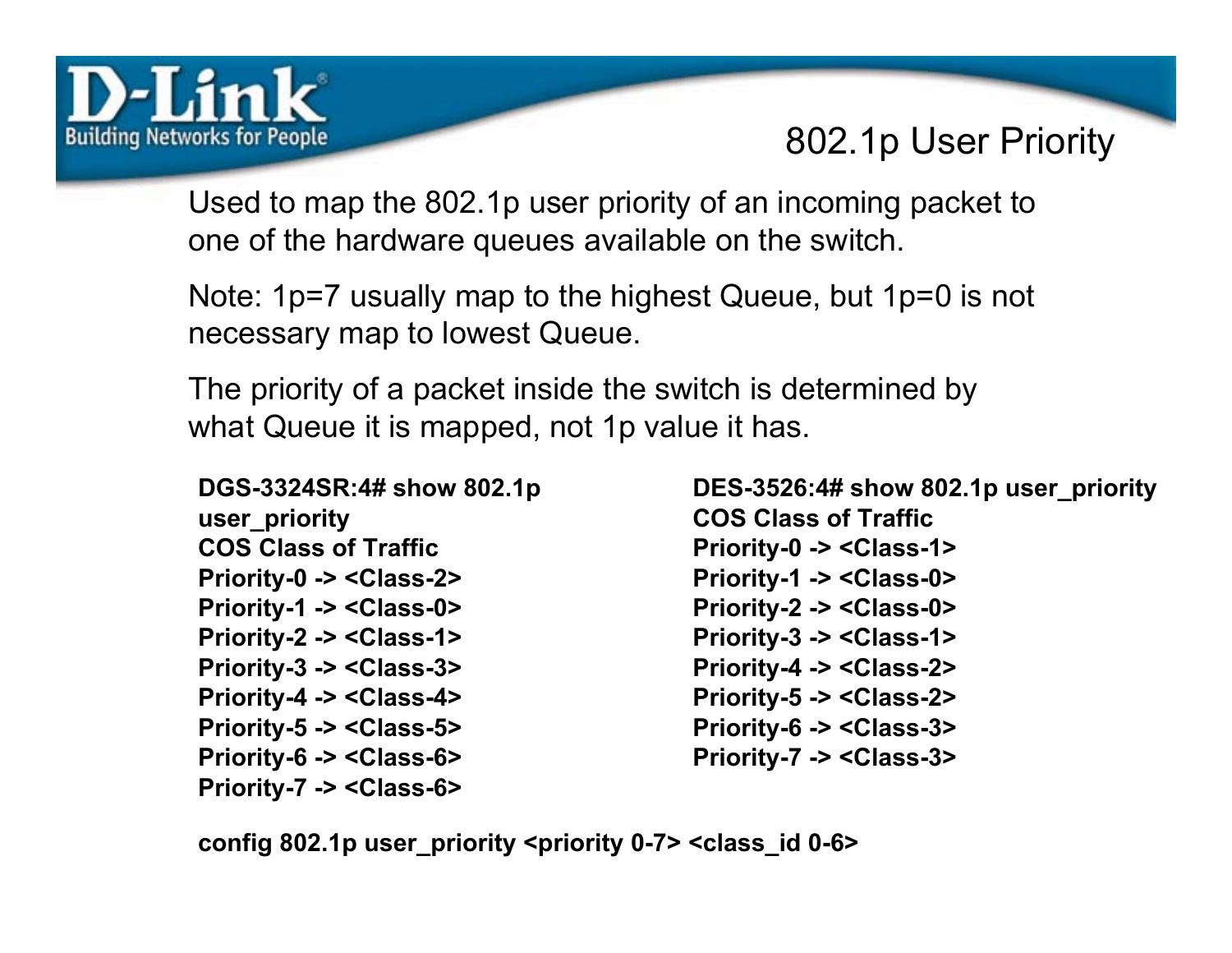

#### Priority scheduling Strict Mode

Priority scheduling is implemented using two types of methods, strict priority and weight fair priority.

For **strict priority-based scheduling**, packets residing in the higher priority queues are transmitted first. Only when these queues are empty, are packets of lower priority allowed to be transmitted. Higher priority packets always receive preference regardless of the amount of lower priority packets in the buffer and regardless of the time elapsed since any lower priority packets have been transmitted. By default the switch is configured to empty the buffer using strict priority.

Problem: Packet in lowest may be starved.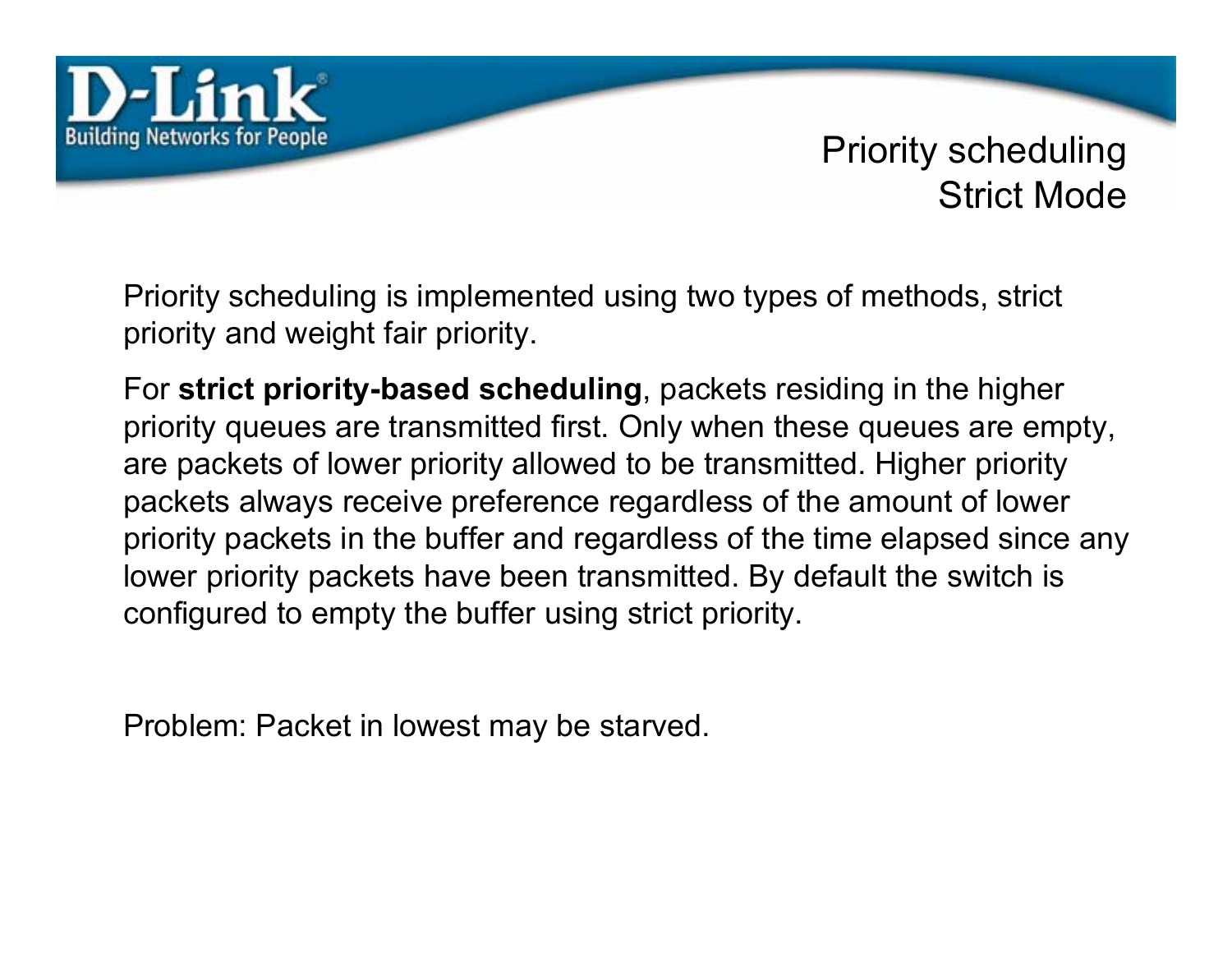

## **Scheduling** Weighted Round-Robin mode

To use implement weight fair priority, the switch's eight priority queues can be configured to reduce the buffer in a weighted round-robin (*WRR*) fashion - beginning with the highest priority queue, and proceeding to the lowest priority queue before returning to the highest priority queue.

The weighted-priority based scheduling alleviates the main disadvantage of strict prioritybased scheduling . in that lower priority queues get starved of bandwidth by providing a minimum bandwidth to all queues for transmission. This is accomplished by configuring the maximum number of packets allowed to be transmitted from a given priority queue before being allowed to transmit its accumulated packets. This establishes a Class of Service (CoS) for each of the switch's eight priority queues.

The **config scheduling** command can be used to specify the weighted round-robin (*WRR*) rotation by which these eight hardware priority queues are reduced. To use a weighted roundrobin (*WRR*) scheme, the *max\_packets* parameters must not have a value of zero (*0*). The **max** packet parameter allows you to specify the maximum number of packets a given priority queue can transmit per weighted round robin (*WRR*) scheduling cycle. This provides for a controllable CoS behavior while allowing for other queues to empty as well. A value between 0 and 15 packets can be specified per priority queue.

#### **config scheduling <class\_id 0-6> {max\_packet <value 0-15>}**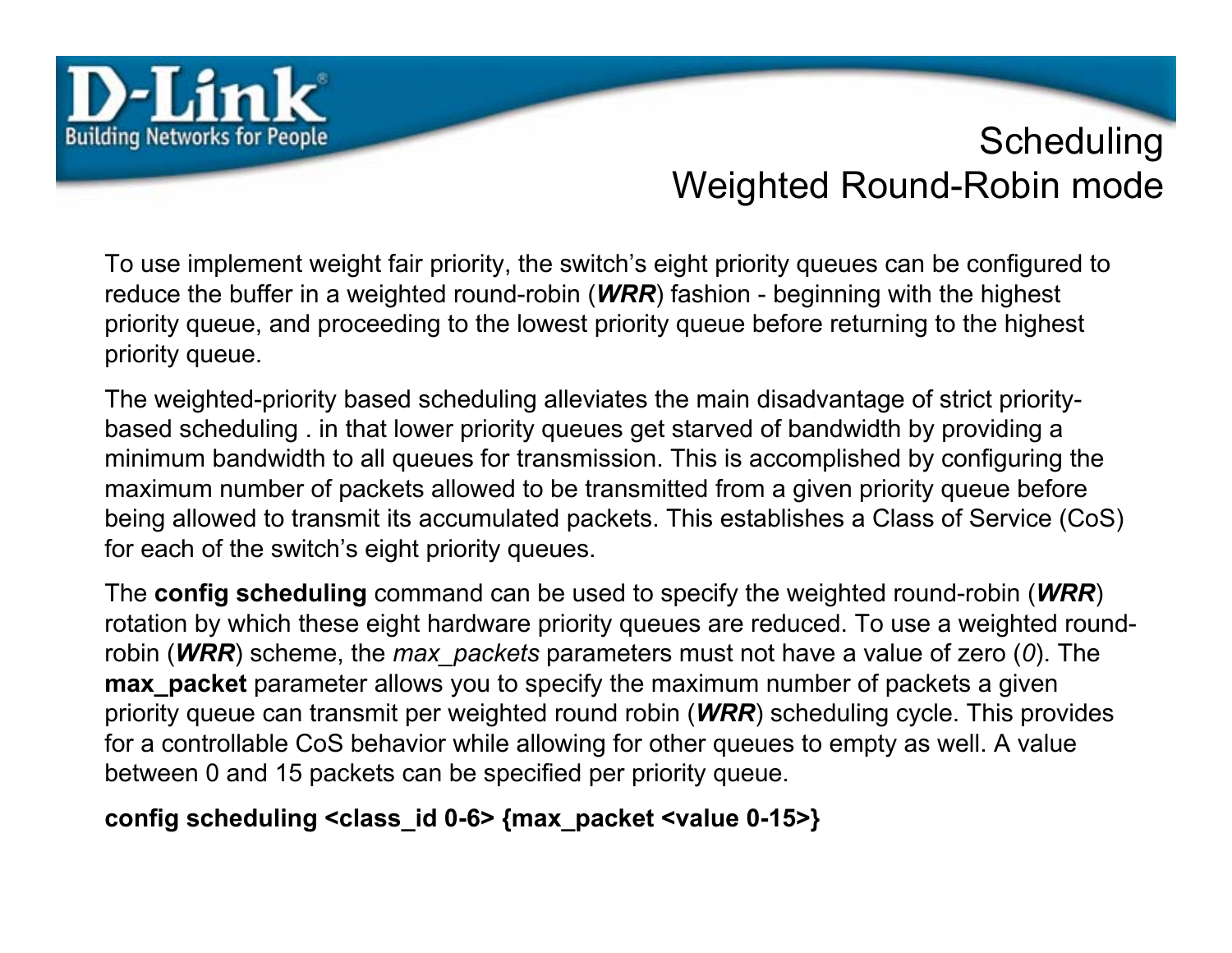

**B and D are running VoIP application, and need the higher QoS than other stations running other regular application.**

**How: By configuring the VoIP connected ports with 1p=7, and based on default "1p to queue mapping" and "schedule", the incoming VoIP packet will mapped to class 3, and will have higher priority than other packet coming from other ports (1p=0, and mapped to Class1) both on Des3526\_1 and Des3526\_2 devices.**